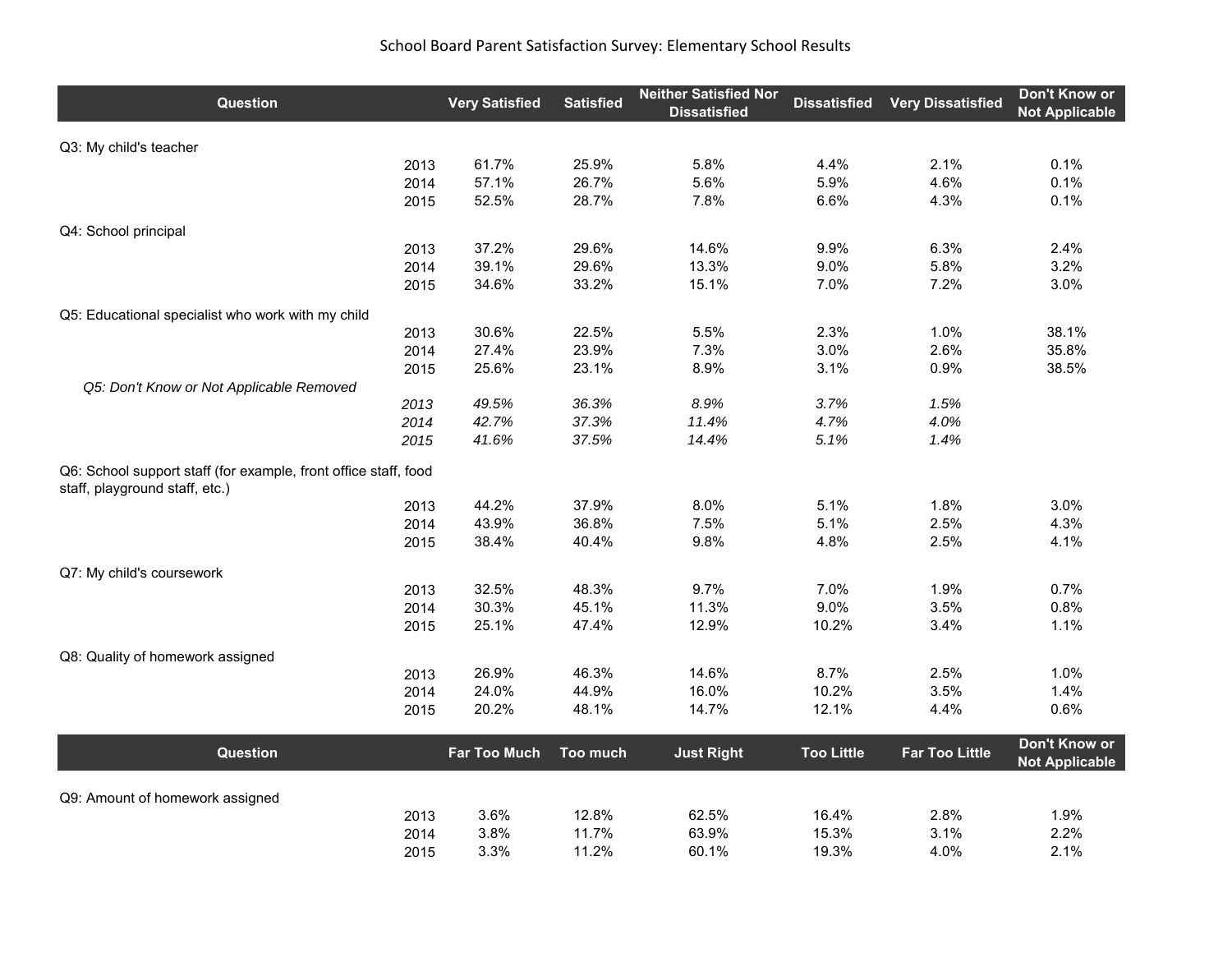| Question                                  |      | <b>Very Satisfied</b> | <b>Satisfied</b> | <b>Neither Satisfied Nor</b><br><b>Dissatisfied</b> | <b>Dissatisfied</b> | <b>Very Dissatisfied</b> | Don't Know or<br><b>Not Applicable</b> |
|-------------------------------------------|------|-----------------------|------------------|-----------------------------------------------------|---------------------|--------------------------|----------------------------------------|
| Q10: After school tutorials               |      |                       |                  |                                                     |                     |                          |                                        |
|                                           | 2013 | 9.3%                  | 15.4%            | 7.3%                                                | 3.4%                | 2.7%                     | 62.0%                                  |
|                                           | 2014 | 8.8%                  | 13.6%            | 9.8%                                                | 3.1%                | 2.2%                     | 62.5%                                  |
|                                           | 2015 | 3.3%                  | 8.6%             | 6.3%                                                | 2.2%                | 2.6%                     | 77.1%                                  |
| Q10: Don't Know or Not Applicable Removed |      |                       |                  |                                                     |                     |                          |                                        |
|                                           | 2013 | 24.5%                 | 40.4%            | 19.1%                                               | 8.8%                | 7.0%                     |                                        |
|                                           | 2014 | 23.5%                 | 36.3%            | 26.1%                                               | 8.4%                | 5.8%                     |                                        |
|                                           | 2015 | 14.5%                 | 37.6%            | 27.4%                                               | 9.4%                | 11.1%                    |                                        |
| Q11: Grading system                       |      |                       |                  |                                                     |                     |                          |                                        |
|                                           | 2013 | 14.0%                 | 51.3%            | 19.4%                                               | 7.0%                | 2.5%                     | 5.8%                                   |
|                                           | 2014 | 12.2%                 | 48.9%            | 20.8%                                               | 8.4%                | 3.6%                     | 6.1%                                   |
|                                           | 2015 | 11.1%                 | 45.3%            | 22.7%                                               | 11.2%               | 3.5%                     | 6.3%                                   |
| Q12: Special education services           |      |                       |                  |                                                     |                     |                          |                                        |
|                                           | 2013 | 7.1%                  | 9.6%             | 5.6%                                                | 2.7%                | 1.9%                     | 73.1%                                  |
|                                           | 2014 | 7.3%                  | 9.6%             | 6.4%                                                | 3.9%                | 2.7%                     | 70.2%                                  |
|                                           | 2015 | 4.7%                  | 7.3%             | 4.2%                                                | 2.6%                | 1.8%                     | 79.5%                                  |
| Q12: Don't Know or Not Applicable Removed |      |                       |                  |                                                     |                     |                          |                                        |
|                                           | 2013 | 26.3%                 | 35.5%            | 21.0%                                               | 10.0%               | 7.2%                     |                                        |
|                                           | 2014 | 24.4%                 | 32.1%            | 21.3%                                               | 13.1%               | 9.1%                     |                                        |
|                                           | 2015 | 23.0%                 | 35.4%            | 20.6%                                               | 12.4%               | 8.6%                     |                                        |
| Q13: Gifted services                      |      |                       |                  |                                                     |                     |                          |                                        |
|                                           | 2013 | 7.5%                  | 10.5%            | 7.4%                                                | 7.7%                | 5.6%                     | 61.2%                                  |
|                                           | 2014 | 6.7%                  | 11.7%            | 8.1%                                                | 6.1%                | 5.0%                     | 62.5%                                  |
|                                           | 2015 | 4.9%                  | 8.8%             | 6.7%                                                | 5.4%                | 4.3%                     | 69.8%                                  |
| Q13: Don't Know or Not Applicable Removed |      |                       |                  |                                                     |                     |                          |                                        |
|                                           | 2013 | 19.5%                 | 27.1%            | 19.1%                                               | 19.8%               | 14.5%                    |                                        |
|                                           | 2014 | 17.9%                 | 31.1%            | 21.6%                                               | 16.2%               | 13.2%                    |                                        |
|                                           | 2015 | 16.3%                 | 29.3%            | 22.1%                                               | 17.9%               | 14.3%                    |                                        |
| Q14: Support for college readiness        |      |                       |                  |                                                     |                     |                          |                                        |
|                                           | 2013 | 6.9%                  | 12.7%            | 7.8%                                                | 1.7%                | 1.1%                     | 69.8%                                  |
|                                           | 2014 | 7.7%                  | 12.0%            | 8.9%                                                | 2.0%                | 1.8%                     | 67.6%                                  |
|                                           | 2015 | 5.5%                  | 10.9%            | 7.7%                                                | 2.3%                | 2.0%                     | 71.7%                                  |
| Q14: Don't Know or Not Applicable Removed |      |                       |                  |                                                     |                     |                          |                                        |
|                                           | 2013 | 22.8%                 | 42.0%            | 25.8%                                               | 5.7%                | 3.7%                     |                                        |
|                                           | 2014 | 23.9%                 | 36.9%            | 27.5%                                               | 6.3%                | 5.4%                     |                                        |
|                                           | 2015 | 17.1%                 | 36.3%            | 32.3%                                               | 7.2%                | 7.2%                     |                                        |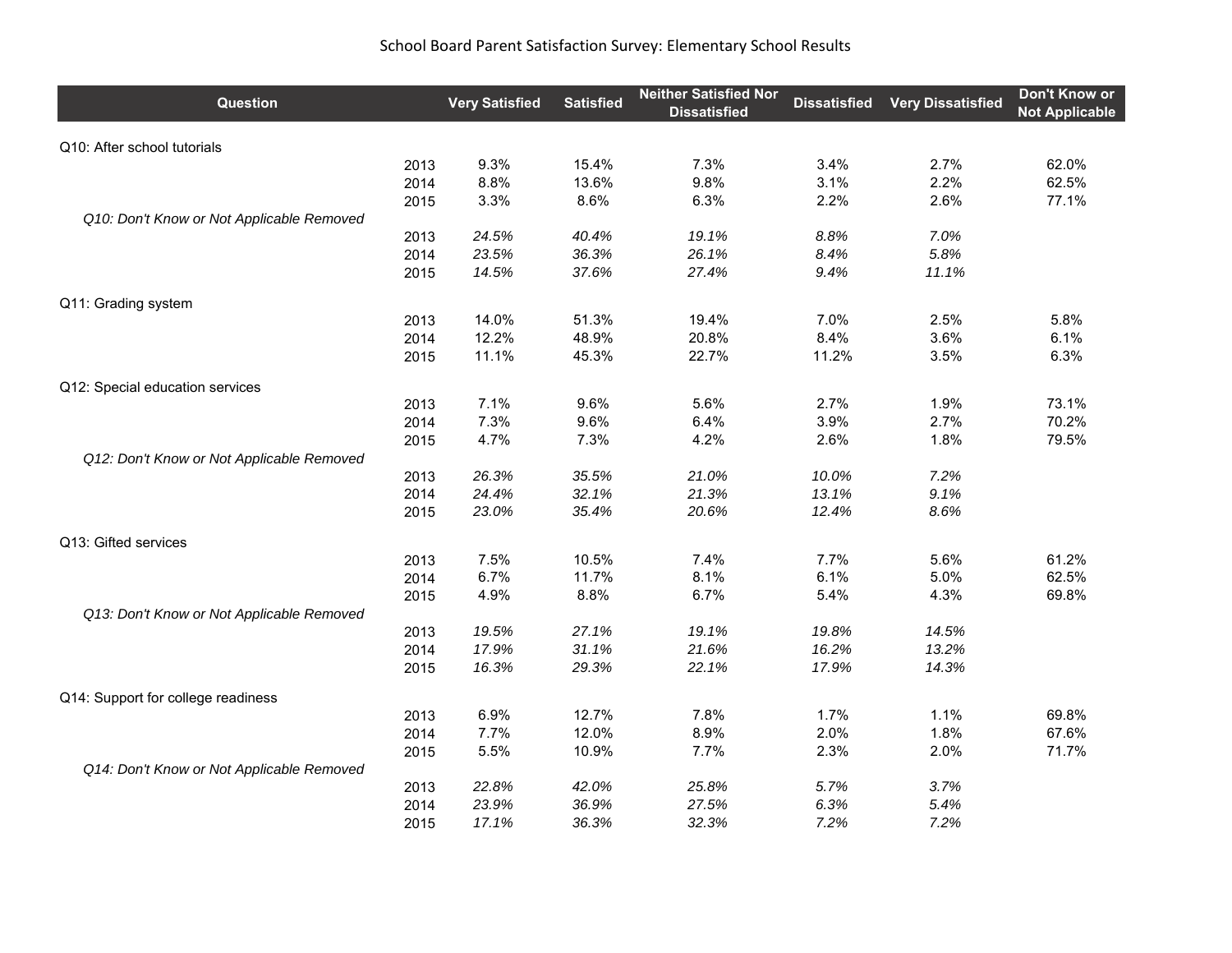| Question                                  | <b>Very Satisfied</b> | <b>Satisfied</b> | <b>Neither Satisfied Nor</b><br><b>Dissatisfied</b> | <b>Dissatisfied</b> | <b>Very Dissatisfied</b> | Don't Know or<br><b>Not Applicable</b> |
|-------------------------------------------|-----------------------|------------------|-----------------------------------------------------|---------------------|--------------------------|----------------------------------------|
| Q15: Support for career readiness         |                       |                  |                                                     |                     |                          |                                        |
| 2013                                      | 3.8%                  | 9.4%             | 9.8%                                                | 2.0%                | 0.8%                     | 74.2%                                  |
| 2014                                      | 4.9%                  | 11.1%            | 9.8%                                                | 2.2%                | 1.3%                     | 70.6%                                  |
| 2015                                      | 4.2%                  | 8.9%             | 8.0%                                                | 1.8%                | 1.8%                     | 75.3%                                  |
| Q15: Don't Know or Not Applicable Removed |                       |                  |                                                     |                     |                          |                                        |
| 2013                                      | 14.6%                 | 36.4%            | 38.0%                                               | 7.7%                | 3.2%                     |                                        |
| 2014                                      | 16.7%                 | 37.9%            | 33.4%                                               | 7.4%                | 4.5%                     |                                        |
| 2015                                      | 17.1%                 | 36.3%            | 32.3%                                               | 7.2%                | 7.2%                     |                                        |
| Q16: School sports                        |                       |                  |                                                     |                     |                          |                                        |
| 2013                                      | 6.0%                  | 16.3%            | 13.8%                                               | 6.5%                | 2.7%                     | 54.6%                                  |
| 2014                                      | 7.7%                  | 16.6%            | 13.2%                                               | 7.5%                | 3.6%                     | 51.4%                                  |
| 2015                                      | 3.4%                  | 12.6%            | 9.7%                                                | 7.5%                | 3.8%                     | 63.0%                                  |
| Q16: Don't Know or Not Applicable Removed |                       |                  |                                                     |                     |                          |                                        |
| 2013                                      | 13.3%                 | 35.9%            | 30.5%                                               | 14.2%               | 6.1%                     |                                        |
| 2014                                      | 15.8%                 | 34.3%            | 27.1%                                               | 15.5%               | 7.5%                     |                                        |
| 2015                                      | 9.3%                  | 34.0%            | 26.3%                                               | 20.2%               | 10.3%                    |                                        |
| Q17: Extra-curricular activities          |                       |                  |                                                     |                     |                          |                                        |
| 2013                                      | 15.2%                 | 28.6%            | 14.1%                                               | 7.6%                | 3.2%                     | 31.4%                                  |
| 2014                                      | 14.8%                 | 33.2%            | 14.1%                                               | 6.7%                | 2.2%                     | 29.1%                                  |
| 2015                                      | 11.8%                 | 31.7%            | 13.0%                                               | 9.0%                | 2.4%                     | 32.3%                                  |
| Q17: Don't Know or Not Applicable Removed |                       |                  |                                                     |                     |                          |                                        |
| 2013                                      | 22.1%                 | 41.7%            | 20.5%                                               | 11.1%               | 4.7%                     |                                        |
| 2014                                      | 20.9%                 | 46.8%            | 19.8%                                               | 9.4%                | 3.0%                     |                                        |
| 2015                                      | 17.4%                 | 46.7%            | 19.2%                                               | 13.2%               | 3.5%                     |                                        |
| Q18: Opportunities for parent involvement |                       |                  |                                                     |                     |                          |                                        |
| 2013                                      | 38.0%                 | 46.0%            | 9.8%                                                | 3.2%                | 1.2%                     | 1.8%                                   |
| 2014                                      | 36.3%                 | 45.2%            | 9.7%                                                | 3.1%                | 2.9%                     | 2.9%                                   |
| 2015                                      | 29.6%                 | 47.8%            | 14.5%                                               | 4.3%                | 2.0%                     | 1.9%                                   |
| Q19: School discipline                    |                       |                  |                                                     |                     |                          |                                        |
| 2013                                      | 20.5%                 | 43.7%            | 13.1%                                               | 7.7%                | 3.4%                     | 11.6%                                  |
| 2014                                      | 21.6%                 | 42.4%            | 12.4%                                               | 7.1%                | 4.2%                     | 12.3%                                  |
| 2015                                      | 17.4%                 | 38.9%            | 15.3%                                               | 9.9%                | 5.9%                     | 12.7%                                  |
| Q19: Don't Know or Not Applicable Removed |                       |                  |                                                     |                     |                          |                                        |
| 2013                                      | 23.2%                 | 49.5%            | 14.8%                                               | 8.7%                | 3.9%                     |                                        |
| 2014                                      | 24.7%                 | 48.4%            | 14.2%                                               | 8.0%                | 4.8%                     |                                        |
| 2015                                      | 19.9%                 | 44.6%            | 17.5%                                               | 11.3%               | 6.7%                     |                                        |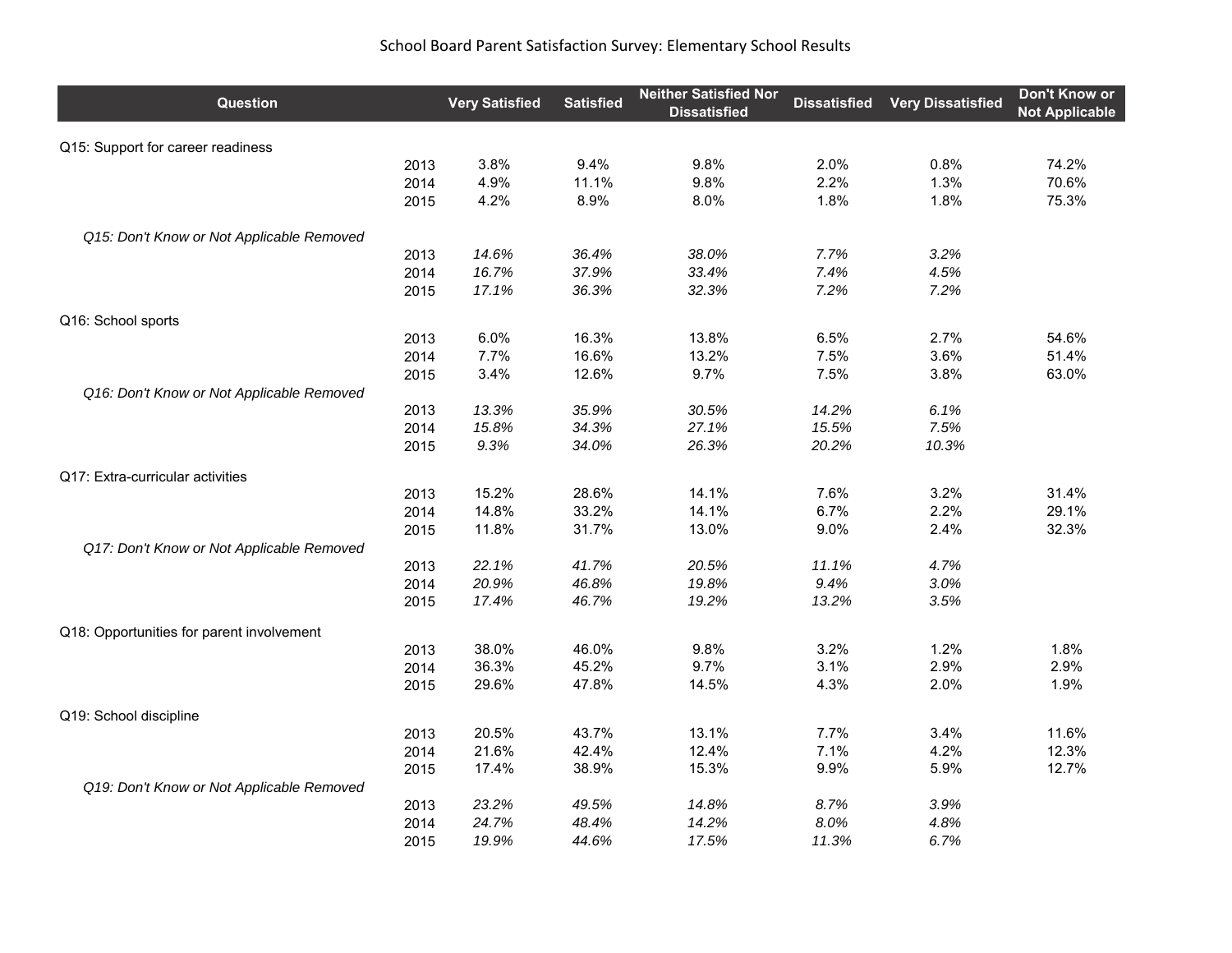| Question                                     | <b>Very Satisfied</b> | <b>Satisfied</b> | <b>Neither Satisfied Nor</b><br><b>Dissatisfied</b> | <b>Dissatisfied</b> | <b>Very Dissatisfied</b> | Don't Know or<br><b>Not Applicable</b> |
|----------------------------------------------|-----------------------|------------------|-----------------------------------------------------|---------------------|--------------------------|----------------------------------------|
| Q20: Progress updates received from teachers |                       |                  |                                                     |                     |                          |                                        |
| 2013                                         | 34.9%                 | 41.7%            | 9.9%                                                | 9.9%                | 3.0%                     | 0.5%                                   |
| 2014                                         | 31.2%                 | 40.1%            | 12.4%                                               | 11.3%               | 4.3%                     | 0.8%                                   |
| 2015                                         | 26.6%                 | 39.6%            | 14.2%                                               | 14.4%               | 4.5%                     | 0.7%                                   |
| Q21: Communication from my child's school    |                       |                  |                                                     |                     |                          |                                        |
| 2013                                         | 38.6%                 | 46.8%            | 7.3%                                                | 5.1%                | 1.9%                     | 0.3%                                   |
| 2014                                         | 35.1%                 | 45.7%            | 9.6%                                                | 5.9%                | 3.4%                     | 0.4%                                   |
| 2015                                         | 29.7%                 | 47.5%            | 12.4%                                               | 6.9%                | 3.1%                     | 0.4%                                   |
| Q22: Communication from the school district  |                       |                  |                                                     |                     |                          |                                        |
| 2013                                         | 21.7%                 | 49.5%            | 17.5%                                               | 5.7%                | 2.2%                     | 3.3%                                   |
| 2014                                         | 19.4%                 | 48.2%            | 20.7%                                               | 5.0%                | 3.1%                     | 3.6%                                   |
| 2015                                         | 17.8%                 | 50.5%            | 19.8%                                               | 5.8%                | 2.9%                     | 3.1%                                   |
| Q23: School district website                 |                       |                  |                                                     |                     |                          |                                        |
| 2013                                         | 19.4%                 | 53.2%            | 17.2%                                               | 4.9%                | 1.4%                     | 3.8%                                   |
| 2014                                         | 18.2%                 | 49.4%            | 19.7%                                               | 5.9%                | 1.8%                     | 5.0%                                   |
| 2015                                         | 12.7%                 | 50.1%            | 22.8%                                               | 5.9%                | 2.2%                     | 6.5%                                   |
| Q24: Availability of translation service     |                       |                  |                                                     |                     |                          |                                        |
| 2013                                         | 4.4%                  | 7.6%             | 4.9%                                                | 0.3%                | 0.3%                     | 82.5%                                  |
| 2014                                         | 4.6%                  | 8.9%             | 5.7%                                                | 0.7%                | 0.8%                     | 79.4%                                  |
| 2015                                         | 3.2%                  | 6.8%             | 4.1%                                                | 1.6%                | 0.8%                     | 83.5%                                  |
| Q24: Don't Know or Not Applicable Removed    |                       |                  |                                                     |                     |                          |                                        |
| 2013                                         | 25.0%                 | 43.4%            | 28.1%                                               | 2.0%                | 1.6%                     |                                        |
| 2014                                         | 22.4%                 | 43.1%            | 27.5%                                               | 3.4%                | 3.7%                     |                                        |
| 2015                                         | 19.6%                 | 41.1%            | 25.0%                                               | 9.5%                | 4.8%                     |                                        |
| Q25: School bus and bus driver               |                       |                  |                                                     |                     |                          |                                        |
| 2013                                         | 22.7%                 | 21.7%            | 5.5%                                                | 2.5%                | 2.3%                     | 45.4%                                  |
| 2014                                         | 23.6%                 | 22.4%            | 5.5%                                                | 2.8%                | 2.2%                     | 43.6%                                  |
| 2015                                         | 17.1%                 | 22.2%            | 5.5%                                                | 2.7%                | 1.0%                     | 51.6%                                  |
| Q25: Don't Know or Not Applicable Removed    |                       |                  |                                                     |                     |                          |                                        |
| 2013                                         | 41.6%                 | 39.7%            | 10.1%                                               | 4.5%                | 4.1%                     |                                        |
| 2014                                         | 41.8%                 | 39.7%            | 9.7%                                                | 5.0%                | 3.8%                     |                                        |
| 2015                                         | 35.3%                 | 45.8%            | 11.4%                                               | 5.5%                | 2.0%                     |                                        |